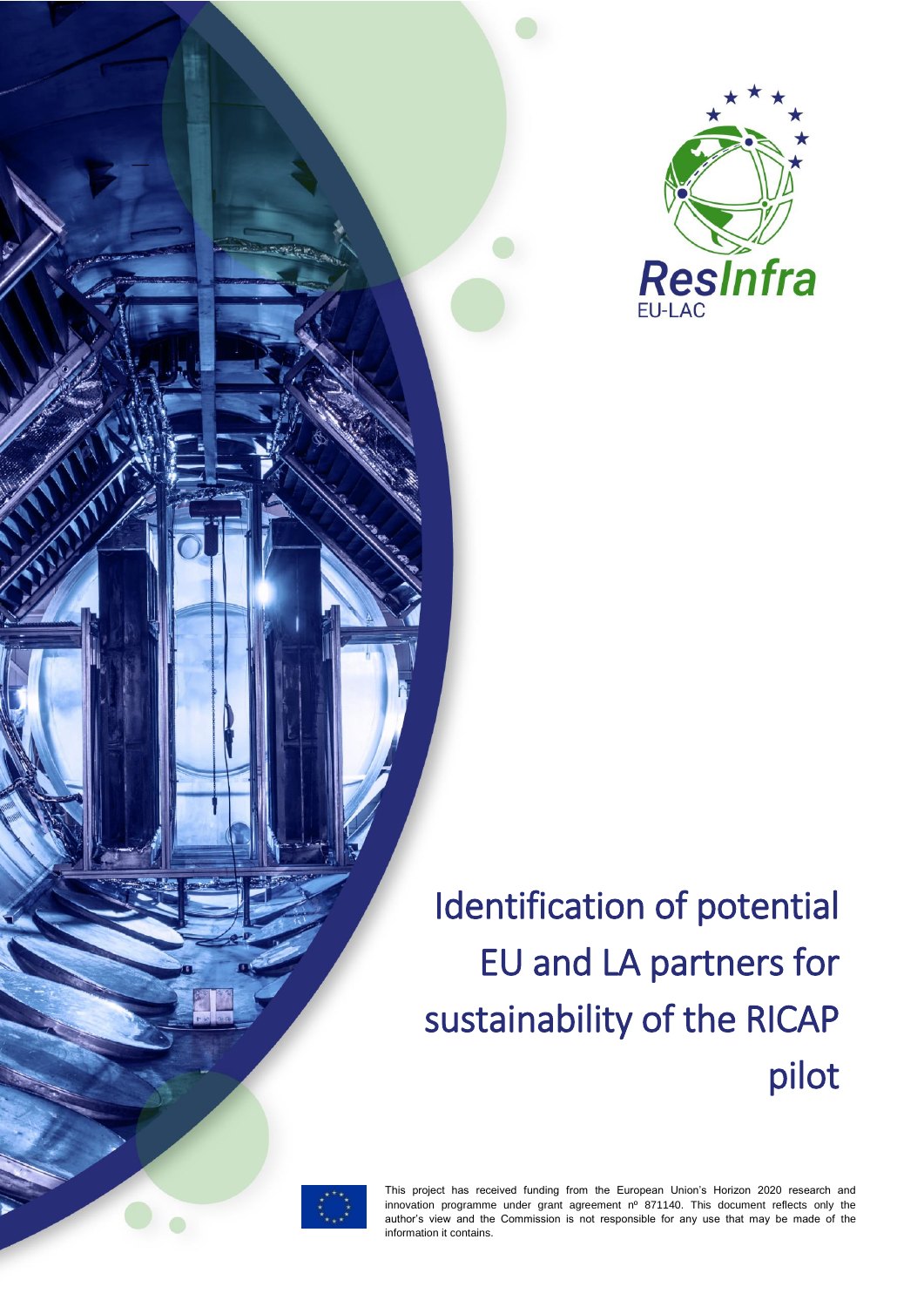| Project Acronym                                                                                                                        | <b>EU-LAC ResInfra</b>                                                                  |  |
|----------------------------------------------------------------------------------------------------------------------------------------|-----------------------------------------------------------------------------------------|--|
| Project Name                                                                                                                           | Towards a new EU-LAC partnership in<br>Research Infrastructures                         |  |
| Grant Agreement no.                                                                                                                    | 871140                                                                                  |  |
| Document type                                                                                                                          | Report                                                                                  |  |
| Deliverable identifier                                                                                                                 |                                                                                         |  |
| Title                                                                                                                                  | Identification of potential EU and LA partners<br>for sustainability of the RICAP pilot |  |
| Contractual delivery date                                                                                                              |                                                                                         |  |
| Deliverable type                                                                                                                       | Report                                                                                  |  |
| Dissemination level                                                                                                                    | Public                                                                                  |  |
| Disclaimer: The views and opinions expressed in this document are solely those of the author,<br>not those of the European Commission. |                                                                                         |  |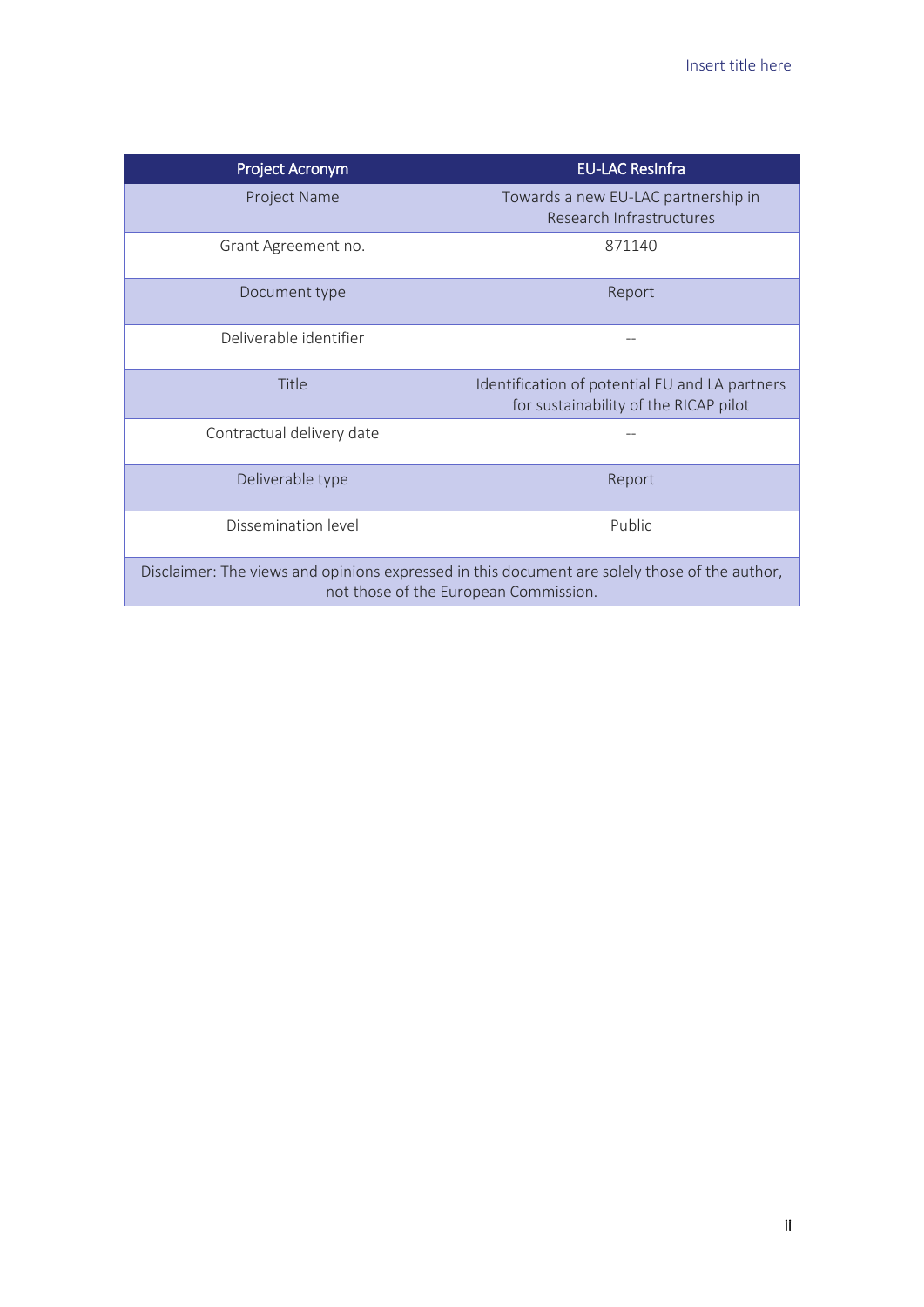| History of versions |          |                     |          |          |
|---------------------|----------|---------------------|----------|----------|
| Version             | Date     | Created/Modified by | Comments | Approved |
| V01                 | 15-05-20 | R. Mayo-García      |          |          |
|                     |          |                     |          |          |
|                     |          |                     |          |          |
|                     |          |                     |          |          |
|                     |          |                     |          |          |
|                     |          |                     |          |          |
|                     |          |                     |          |          |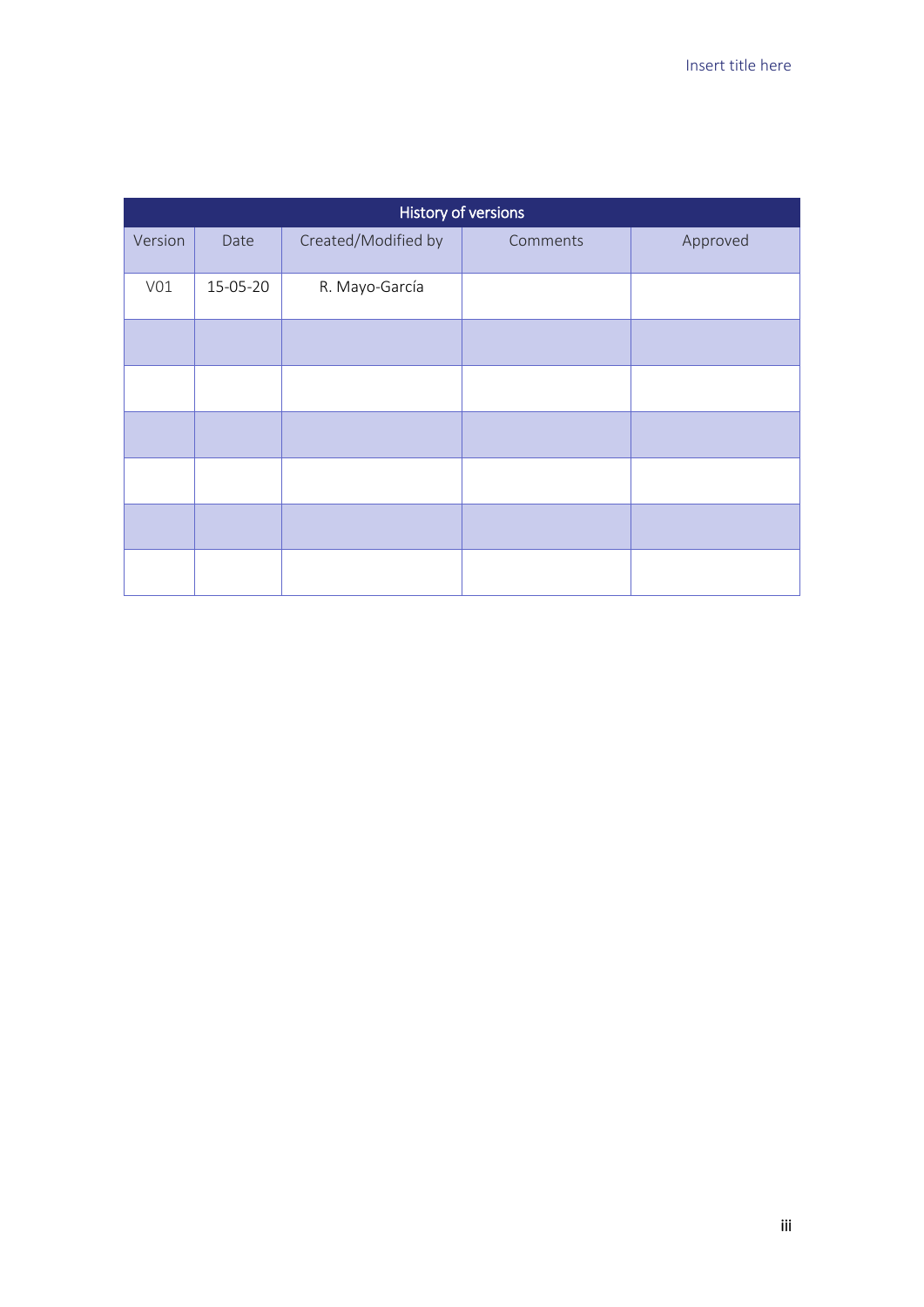### **Contents**

| 2. List of identified potential EU and LA entities for sustainability of the RICAP pilot  3 |  |
|---------------------------------------------------------------------------------------------|--|

## Content of Tables

| $T$ abla $\sim$<br>ist of identified entitle |  |  |
|----------------------------------------------|--|--|
|----------------------------------------------|--|--|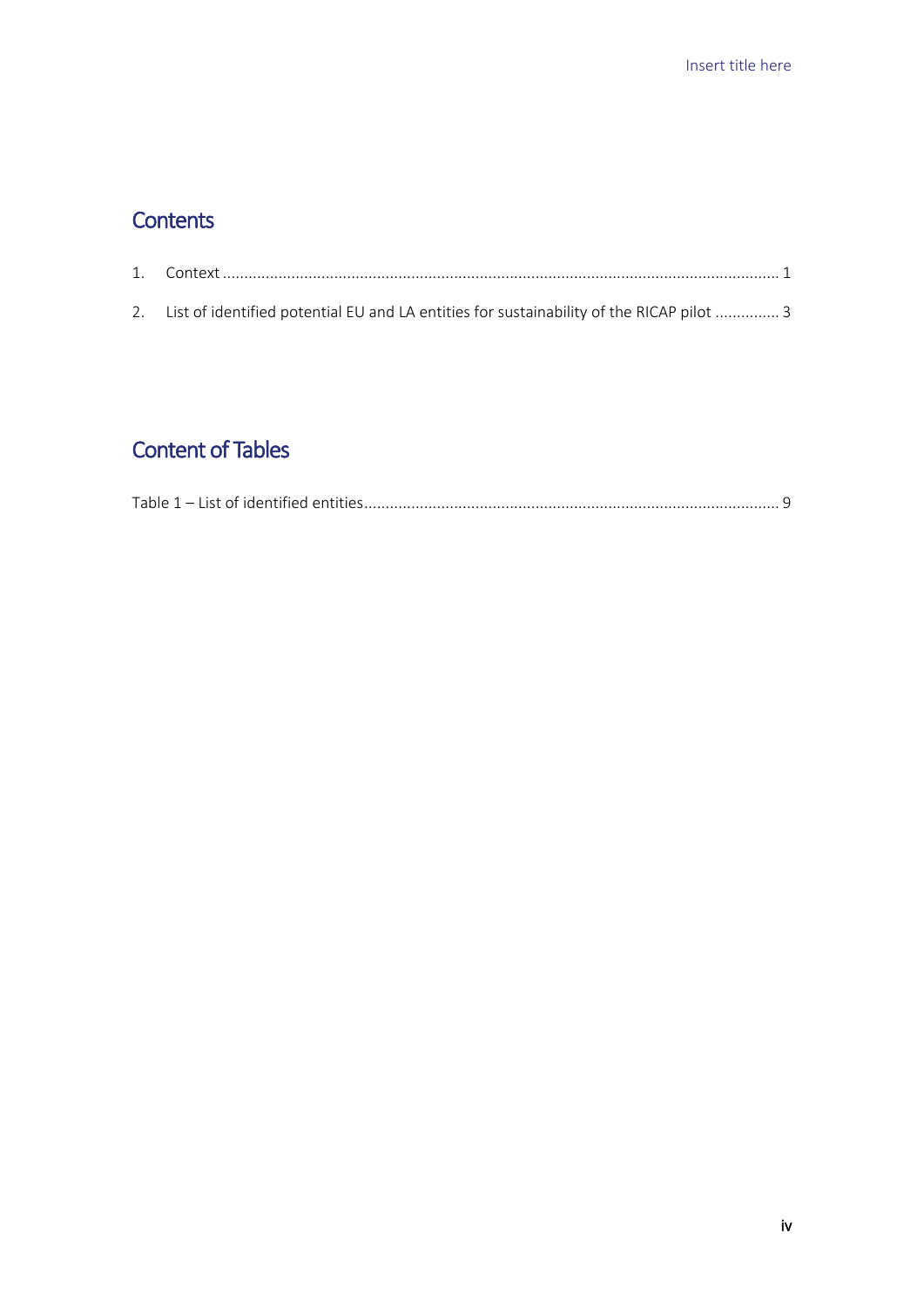### **Introduction**

EU-LAC ResInfra aims to identify a number of CELAC Research Infrastructures (RIs) that may be considered eligible for the construction of a bi-regional collaboration. This will be carried out through the definition of minimal key requirements these RIs would need to develop in the coming years. Also, EU-LAC ResInfra will use all the results and information obtained for drafting a Sustainability Plan, which will be presented to the EU-LAC RI Working Group for discussion and endorsement. The Plan will include specific actions to support the bioregional collaboration in a mid-term perspective.

The objective is to design specific variable geometry instruments for cofounding RIs of common interest, and to design measures that pursue the strengthening of the bi-regional RI cooperation, seeking to maximise the impact of the RI collaboration in the construction of the EU-LAC Common Research Area.

In this scenario, the 'Red Iberoamericana de Computación de Altas Prestaciones' (RICAP, Ibero American High Performance Computing Network, [http://www.red-ricap.org/\)](http://www.red-ricap.org/), one of the project's pilot, reports on the identification of potential EU and LA partners for sustainability of this pilot. This is one of the pledged steps for developing the activities of the pilot in the project's work plan.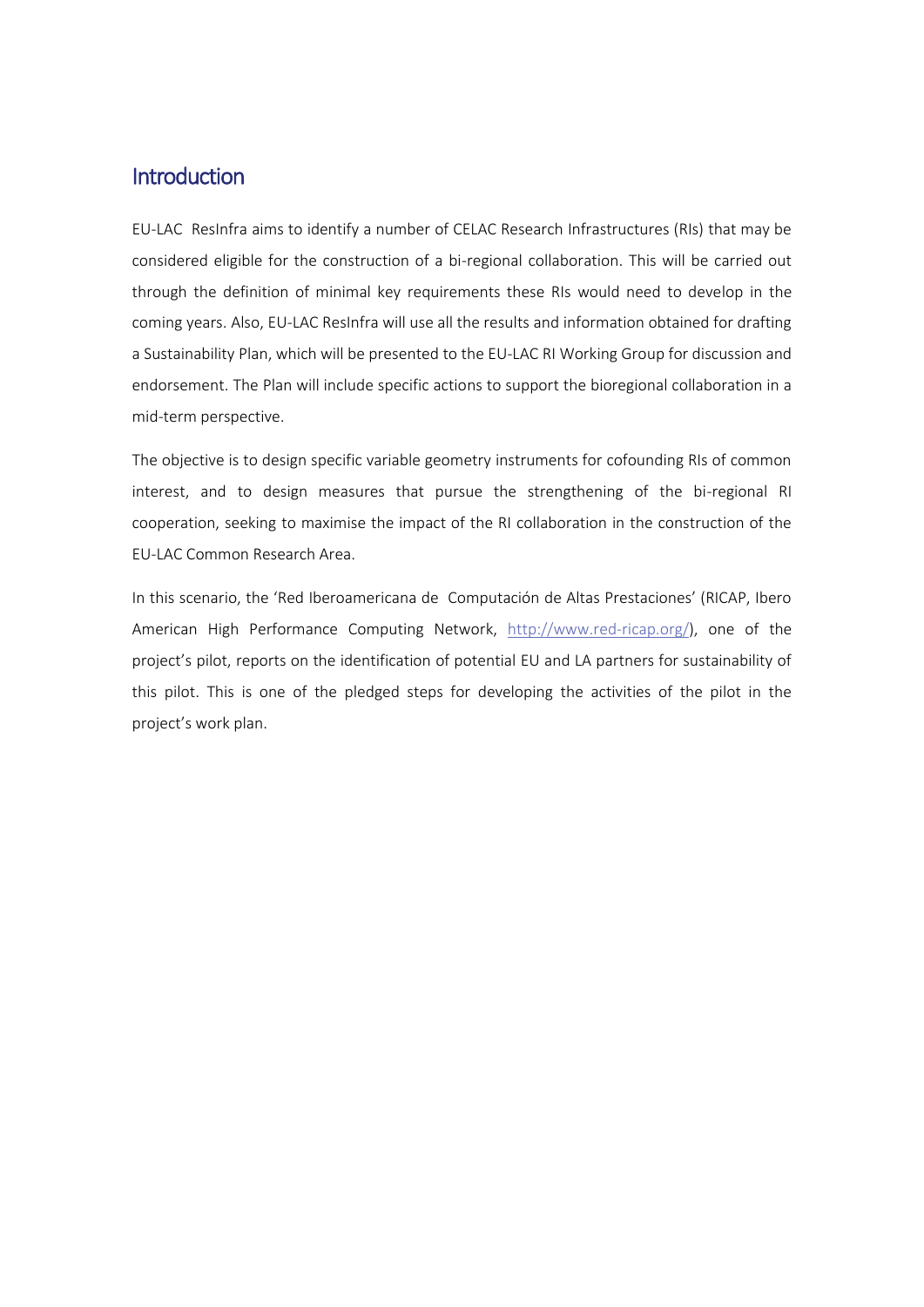Insert title here

### <span id="page-5-0"></span>1. Context

Sustainability of shared infrastructures between EU and LA is a must. There are several fields of actions for achieving it, but one of those is a correct identification of potential EU and LA partners and actors who could play a two-fold role. On one side, it is important that these institutions will count on (and even own) the correct infrastructure for providing services associated to them, i.e. develop own and collaborative research, and provide access to these infrastructures for a wide set of external users. On the other side, these institutions should have also influence on policy makers, acting as key institutions in the panorama covered by the technologies associated to these infrastructures.

RICAP is focused on High Performance Computing (HPC, i.e. supercomputing) infrastructure, probably the most multidisciplinary field nowadays as their resources are broadly used worldwide by almost every scientific and technological field, humanities included.

As part of the EU-LAC ResInfra project, RICAP describes in this report those institutions that have been identified as key for achieving a sustainable effort in EU and LA on HPC. Thus, up to seven (7) European and thirteen (13) Latin American institutions are listed, to which one (1) transnational entity are included too. In addition, identified manufacturers (up to 5) not belonging to whether EU or LA are also cited.

These institutions have longstanding and relevant experience on different aspects of research and innovation on HPC. In addition, they provide actual collaboration and synergies along projects and join activities in the last decade. Thus, most of them have worked together in different projects -different partnerships- to build advanced computing platforms, and have developed research initiatives in Latin America with the critical support of different European institutions.

EU co-funded projects such as EELA, EELA-2, GISELA, CHAIN, CHAIN-REDS, RISC, ENERXICO, or HPC4E initiatives of collaboration between national partners in France, Germany, Portugal, and Spain have been essential for academic and industrial development on advanced IT services on computation. To them, of course, RICAP itself ought to be added.

Another important topic to identify these institutions have been their involvement in major Pan-European or international initiatives such as the Network of Excellence on High Performance and Embedded Architecture and Compilation (HiPEAC<sup>1</sup>), the Partnership for

**.** 

<sup>1</sup> <https://www.hipeac.net/>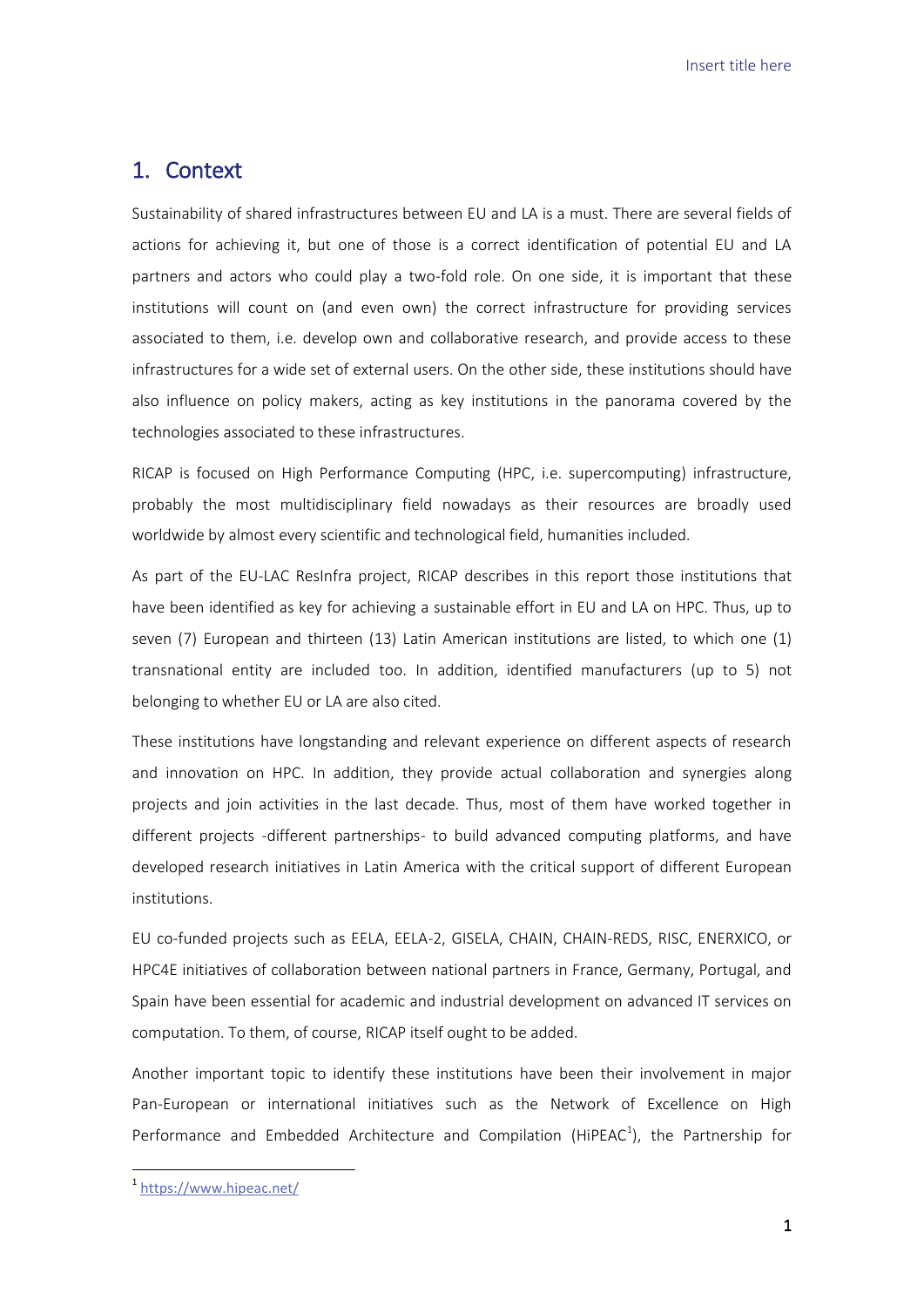Insert title here

Advanced Computing in Europe (PRACE<sup>2</sup>) and their advisory group for Strategic Technologies (STRATOS), the European Technology Platform for HPC (ETP4HPC<sup>3</sup>), the Advanced Computing System for Latin America and the Caribbean (SCALAC<sup>4</sup>), or the HPC Ibero American Network  $(RICAP<sup>5</sup>)$ .

Last but not least, partners playing a leading role in national HPC networks such as the Red Mexicana de Supercomputación<sup>6</sup> or the Red Española de Supercomputación<sup>7</sup> have been considered as well.

As a result, what it follows aims to be a qualified representation of the HPC environment in the EU-LAC region pursuing to progress towards boosting viable innovative outcomes that will be exploited by the European and Latin American academia and industry. They all represent:

- Expertise in the domains of High Performance Computing and Supercomputing, where all the academic partners have a long record of successful experiences
- Expertise in the area of Computational Science and tackling large-scale scientific and industrial problems
- Capacity to organise high-level events and to involve the key policy and research actors as well as attracting good students;
- Expertise in the specific processes that are of interest to EU-LAC ResInfra
	- Policy and market observation
	- Virtual community building and research networking
	- Support to development, exploitation, and dissemination of developed activities
- Validation of results and formative evaluation
- Experience in management of large support projects in and outside the European Union;
- Consolidated experience in EU projects and extra EU international collaboration

All European teams have experience of participation in relevant H2020 projects and associations supporting the development and use of HPC. The Latin American partners of the

**.** 

<sup>2</sup> <https://prace-ri.eu/>

<sup>3</sup> <https://www.etp4hpc.eu/>

<sup>&</sup>lt;sup>4</sup> [https://twitter.com/scalac\\_computo?lang=en](https://twitter.com/scalac_computo?lang=en)

<sup>5</sup> <http://www.red-ricap.org/>

<sup>6</sup> <http://www.redmexsu.mx/>

<sup>7</sup> <https://www.res.es/>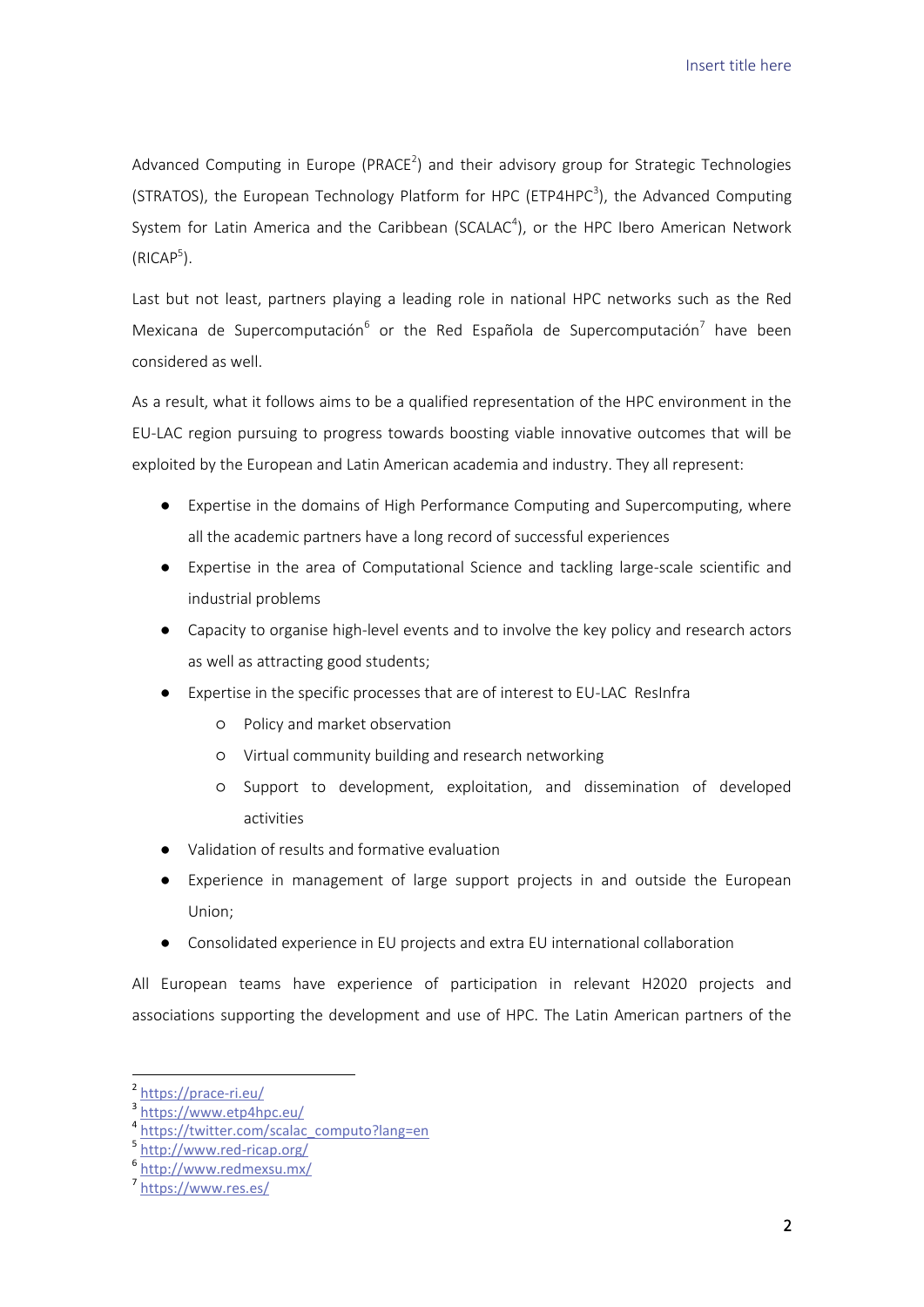consortium are among the top HPC-engaged institutions of their countries, and all of them already had experience in relevant H2020 actions.

### <span id="page-7-0"></span>2. List of identified potential EU and LA entities for sustainability of the RICAP pilot

The following list provides brief details on the specific expertise and contributions of each of the identified entities. Alphabetical order refers to the country acronym.

| <b>European institutions</b>                  |           |                                                                    |
|-----------------------------------------------|-----------|--------------------------------------------------------------------|
| Participant organisation name                 | Country   | <b>Expertise</b>                                                   |
| Jülich Forschungzentrum                       | <b>DE</b> | Jülich Supercomputing Centre (JSC) is involved                     |
|                                               |           | in many EC funded projects related to HPC (e.g.                    |
|                                               |           | Mont-Blanc, DEEP(est), EPI) and HPC strategy                       |
|                                               |           | (ESSI, EESI-2, EXDCI, EXDCI-2, ETP4HPC). JSC is                    |
|                                               |           | part of the PRACE consortium and it is a                           |
|                                               |           | member of EoCoE, POP, E-CAM and MAX                                |
|                                               |           | Centres of Excellence on HPC. JSC also plays a                     |
|                                               |           | major role in the Fenix and HBP projects and is                    |
|                                               |           | part of the German Helmholtz Association.                          |
| de<br>Investigaciones<br>Centro               | ES        | CIEMAT is pioneering in Spain in HPC for                           |
| Energéticas, Medioambientales y               |           | research and has worked on computational                           |
| Tecnológicas (CIEMAT)                         |           | science on many scientific and technological                       |
|                                               |           | fields. It provides a long track record of                         |
|                                               |           | activities in LA, in particular in Computing                       |
|                                               |           | related topics. It has led EU co-funded projects                   |
|                                               |           | like EELA, EELA-2, and GISELA, and participated                    |
|                                               |           | in CHAIN, CHAIN-REDS, HPC4E, ENERXICO It                           |
|                                               |           | currently leads the Ibero American<br><b>HPC</b>                   |
|                                               |           | Network (RICAP) and is part of SCALAC.                             |
| Barcelona<br>Supercomputing                   | ES        | BSC-CNS is one of the major HPC academic                           |
| Nacional de<br>Centro<br>Center<br>$\sim$ $-$ |           | Centres worldwide, with a large set of activities                  |
| Supercomputación (BSC-CNS)                    |           | <b>R&amp;D&amp;I</b><br>both<br>computer<br>and<br>on<br><b>on</b> |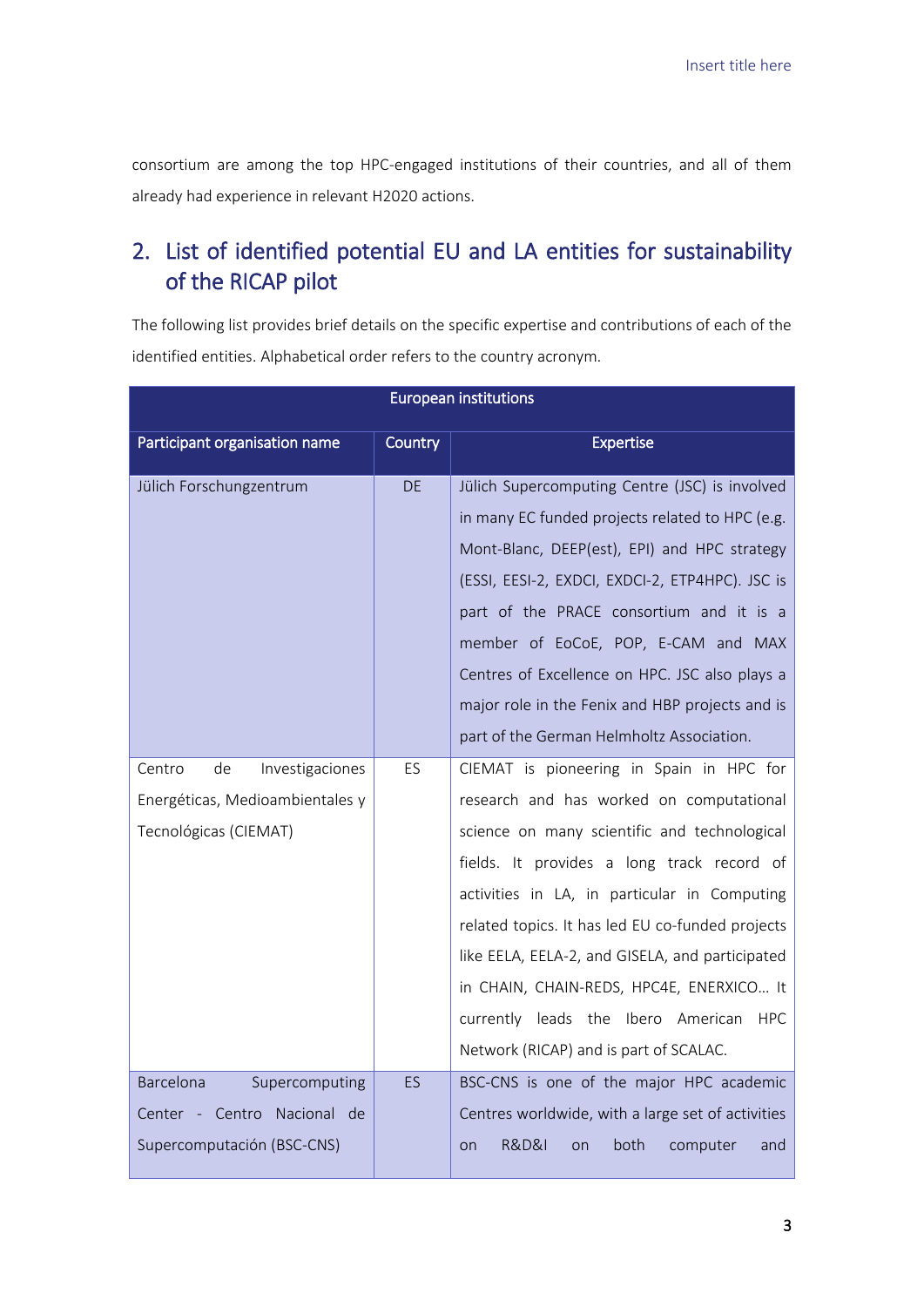|                                                                                         |           | computational sciences. It coordinates the<br>Spanish HPC Network (RES) and is main actor<br>for developing a European processor as part of<br>EPI and PRACE. It has led several projects in LA<br>such as RISC, SIENA, EU-Brazil OpenBIO,<br>ENERXICO, or HPC4E to mention a few. BSC-                                                                                                                                                                                                        |
|-----------------------------------------------------------------------------------------|-----------|------------------------------------------------------------------------------------------------------------------------------------------------------------------------------------------------------------------------------------------------------------------------------------------------------------------------------------------------------------------------------------------------------------------------------------------------------------------------------------------------|
| Institut National de Recherche<br>Informatique<br>et<br>en<br>en<br>Automatique (Inria) | <b>FR</b> | CNS also participates of SCALAC.<br>Inria covers computer science related topics,<br>mathematical<br>methods<br>and<br>numerical<br>algorithms, and large-scale applications. Inria<br>has expertise in numerical simulation, high<br>order finite element type methods, scalable<br>numerical linear algebra, big data, and machine<br>learning. Inria has been involved in the<br>following HPC-related EU projects: EPEEC,<br>HPC4E, PRACE, CoherentPaaS, ClouDBapplincs,<br>and Cos4cloud. |
| <b>ATOS</b>                                                                             | <b>FR</b> | Atos, under its brand Bull, is the European<br>largest company in Big Data, Cybersecurity,<br>HPC and Digital Workplace, Atos supports the<br>digital<br>transformation<br>Health,<br>in<br>Manufacturing, Media, Energy &<br>Utilities,<br>Public sector, Retail, Telecos<br>Bull participates in many EU<br>HPC-related<br>projects such as<br>Mont-Blanc,<br>Deep(est),<br>Enerxico, HPC4E and leads the European<br>Processor Initiative                                                   |
| <b>CINECA</b>                                                                           | IT        | CINECA is the largest Italian entity working on<br>HPC and related R&D&I activities on computer<br>science. It has been part of the past RISC<br>project and is involved in a number of EC<br>funded projects in the area of HPC. CINECA is<br>part of the PRACE consortium and it is a                                                                                                                                                                                                        |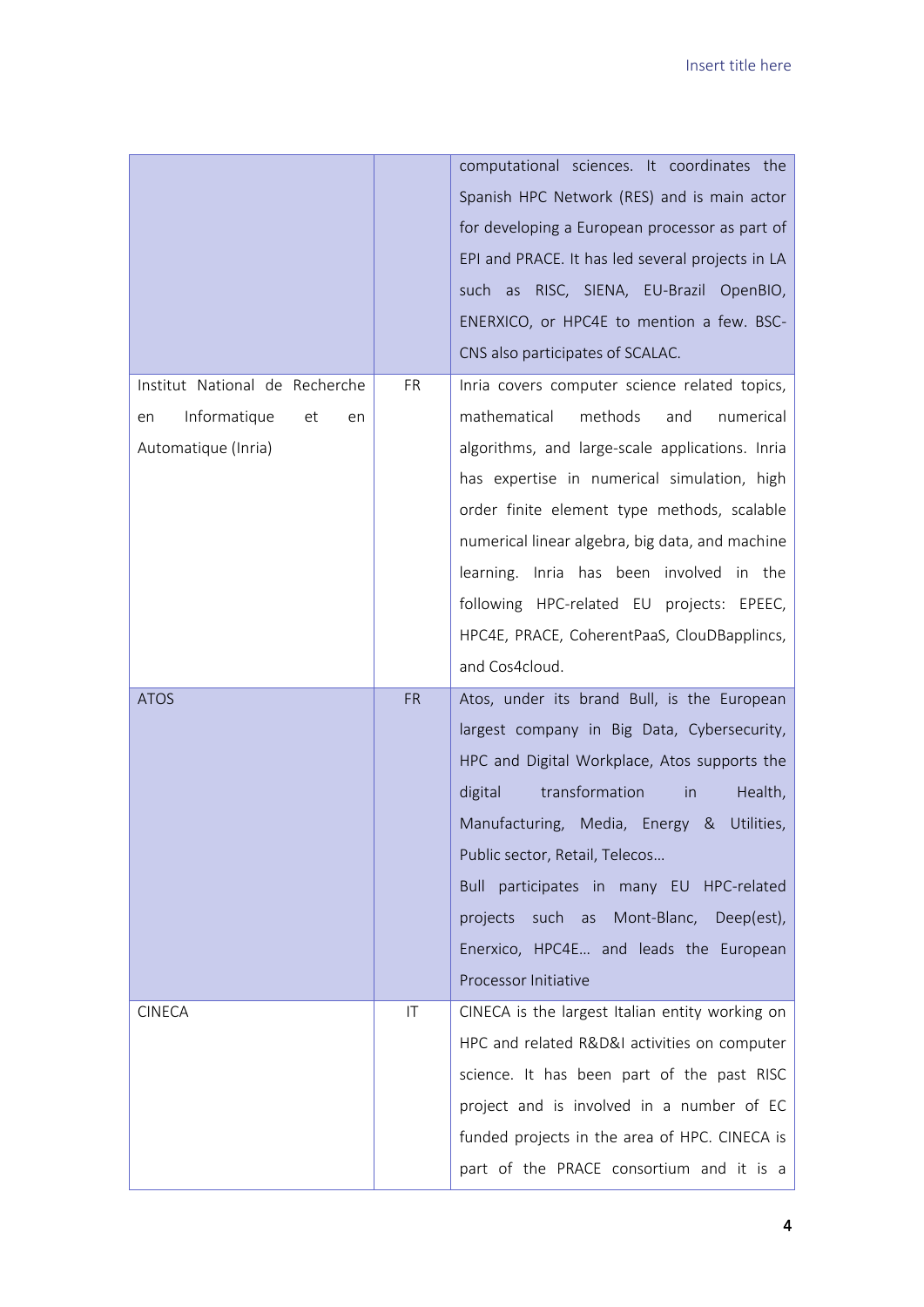| Centres of Excellence on HPC. CINECA is also<br>the coordinator of the HPC-Europa3 project<br>and part of Fenix and HBP projects.<br>Universidade de Coimbra<br>PT<br>UC is leading the Portuguese road map for HPC |  |  |
|---------------------------------------------------------------------------------------------------------------------------------------------------------------------------------------------------------------------|--|--|
|                                                                                                                                                                                                                     |  |  |
|                                                                                                                                                                                                                     |  |  |
|                                                                                                                                                                                                                     |  |  |
|                                                                                                                                                                                                                     |  |  |
| and has been partner in the RISC project,                                                                                                                                                                           |  |  |
| among others. Thus, It has experience in other                                                                                                                                                                      |  |  |
| European HPC-related projects like the PRACE-                                                                                                                                                                       |  |  |
| IP initiatives, and was recently involved in the                                                                                                                                                                    |  |  |
| e-Infracentral project, aimed at designing a                                                                                                                                                                        |  |  |
| portal for European e-infrastructures. It has                                                                                                                                                                       |  |  |
| launched<br>the<br>Consórcio<br>recently<br>High                                                                                                                                                                    |  |  |
| Performance Computing and High Performance                                                                                                                                                                          |  |  |
| Data Analytics (HPC+HPDA)                                                                                                                                                                                           |  |  |
| <b>Latin American institutions</b>                                                                                                                                                                                  |  |  |
| <b>AR</b><br>UBA has a structure made up of around 6,000                                                                                                                                                            |  |  |
| researchers and scholars and<br>over<br>1,500                                                                                                                                                                       |  |  |
| ongoing research projects. Some of those are                                                                                                                                                                        |  |  |
| focused on research and applications of high-                                                                                                                                                                       |  |  |
| Universidad<br>de<br><b>Buenos</b><br>Aires<br>parallel<br>distributed<br>and<br>tools.<br>end<br>They                                                                                                              |  |  |
| (UBA)<br>combine strong foundations on new parallel                                                                                                                                                                 |  |  |
| architectures with the adoption of these new                                                                                                                                                                        |  |  |
| techniques in different fields of science and                                                                                                                                                                       |  |  |
| engineering, which are in the forefront of High                                                                                                                                                                     |  |  |
| Performance Computing                                                                                                                                                                                               |  |  |
| LNCC counts on the support and expertise of a<br><b>BR</b>                                                                                                                                                          |  |  |
| highly qualified body of researchers, providing                                                                                                                                                                     |  |  |
| high-performance<br>computing<br>resources<br>to<br>Laboratório<br>Nacional<br>de                                                                                                                                   |  |  |
| public and private scientific and technological<br>Computação Científica (LNCC)                                                                                                                                     |  |  |
| communities in Brazil. LNCC hosts the Santos                                                                                                                                                                        |  |  |
| Dumont supercomputer, which is currently the                                                                                                                                                                        |  |  |
| largest supercomputing facility dedicated to                                                                                                                                                                        |  |  |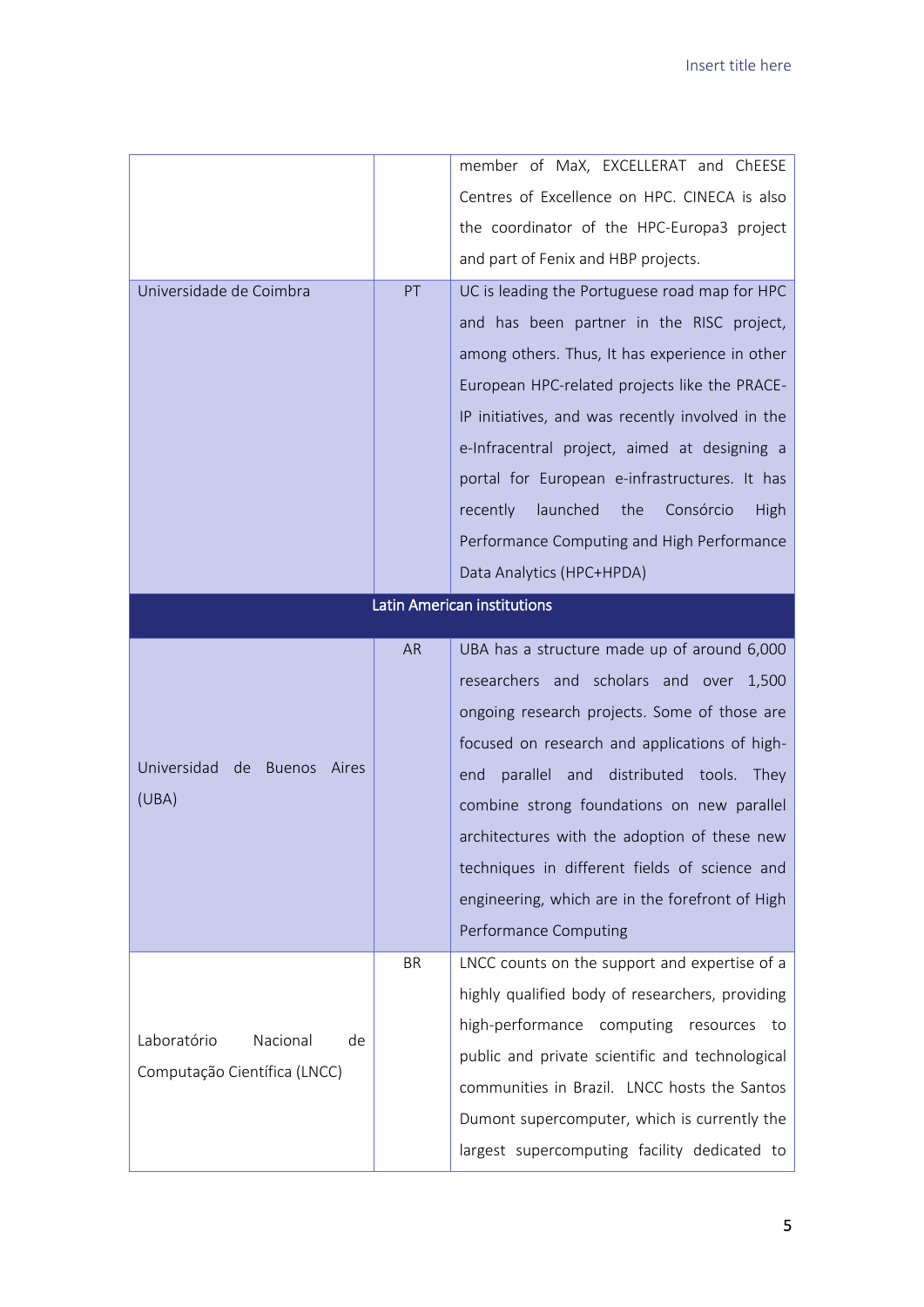|                                     |           | science in Latin America. LNCC is also the         |
|-------------------------------------|-----------|----------------------------------------------------|
|                                     |           | coordinator of the Brazilian network of HPC        |
|                                     |           | centres (SINAPAD).                                 |
|                                     | <b>BR</b> | COPPE is the largest graduate school in            |
|                                     |           | Engineering and Computer Science in Latin          |
|                                     |           | America and recognized as an excellency            |
| Instituto Alberto Luiz Coimbra de   |           | center in both areas. COPPE is a pioneer in the    |
| Pós-Graduação e Pesquisa de         |           | development of HPC applications in Brazil and      |
| Engenharia (COPPE/UFRJ)             |           | has a long collaboration with key actors in the    |
|                                     |           | HPC arena, both in academia and industry.          |
|                                     |           | COPPE is the leader of Hub. Rio, a program for     |
|                                     |           | the advancement of AI in the State of Rio de       |
|                                     |           | Janeiro.                                           |
|                                     | <b>BR</b> | The Institute of Informatics (INF) at UFRGS is a   |
|                                     |           | centre of excellence in Computer Science and       |
|                                     |           | Computer Engineering research, teaching, and       |
|                                     |           | innovation. The faculty is composed of 75          |
| Universidade Federal<br>do<br>Rio   |           | professors, which makes it one of the largest      |
| Grande do Sul (UFRGS)               |           | Computer Science and Computer Engineering          |
|                                     |           | groups in the country covering a great breadth     |
|                                     |           | of research areas. INF counts on tens of formal    |
|                                     |           | collaboration<br>agreements<br>with<br>renowned    |
|                                     |           | international institutions.                        |
|                                     | CL        | NLHPC has extensive experience in the use of       |
|                                     |           | collaborative<br>international<br><b>HPC</b><br>in |
|                                     |           | environments since 2003. More recently, the        |
| Laboratory for High<br>National     |           | NLHPC was part of the RISC project, joined to      |
| Performance<br>Computing<br>(NLHPC) |           | RICAP and has strengthened the relationship        |
|                                     |           | with the other members of SCALAC. At the           |
|                                     |           | local level, NLHPC hosts the most powerful         |
|                                     |           | supercomputer in Chile and the<br>largest          |
|                                     |           | scientific network in our country (with 25         |
|                                     |           | associated institutions).                          |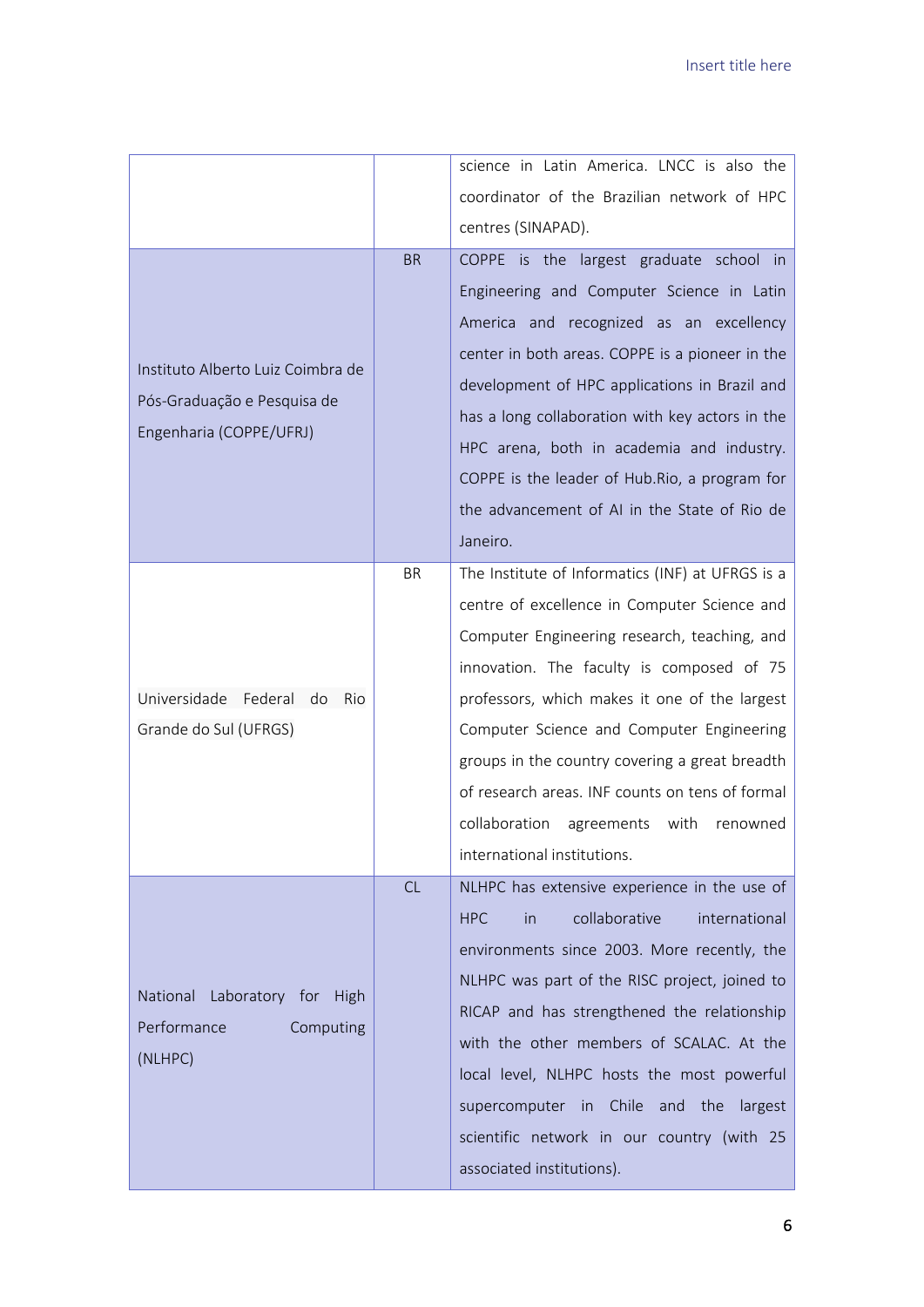|                                    | CO        | Performance<br>Scientific<br>The<br>High<br>and                                               |
|------------------------------------|-----------|-----------------------------------------------------------------------------------------------|
|                                    |           | Computing Center at UIS (SC3UIS) is the most                                                  |
|                                    |           | important research and development center in                                                  |
|                                    |           | advanced and scientific computing in Colombia.                                                |
| Universidad<br>Industrial<br>de    |           | SC3UIS is the core of the Colombian Advanced                                                  |
| Santander (UIS)                    |           | Computing Consortium, the Colombian HPC                                                       |
|                                    |           | National network and also founded the SCALAC                                                  |
|                                    |           | collaboration, using parallel computing for                                                   |
|                                    |           | academics and productive sectors.                                                             |
|                                    | CO        | Uniandes holds first place nationally, 7th in                                                 |
|                                    |           | Latin America according to the QS World                                                       |
|                                    |           | University Ranking, counting with an active                                                   |
|                                    |           | education and research on computer science. It                                                |
| Universidad<br>de<br>Andres<br>Los |           | officially<br>counts<br>research<br>groups<br>on<br>3                                         |
| (Uniandes)                         |           | Colciencias. These<br>recognized<br>by<br>groups                                              |
|                                    |           | promote the development of projects that                                                      |
|                                    |           | generate knowledge and impact at a national                                                   |
|                                    |           |                                                                                               |
|                                    |           | international level for both the<br>and<br>an                                                 |
|                                    |           | academia and the private sector.                                                              |
|                                    | <b>CR</b> | The Advanced Computing Laboratory at CeNAT                                                    |
|                                    |           | has actively participated for more than 10                                                    |
|                                    |           | years in building up the HPC community in                                                     |
|                                    |           | Latin America. CeNAT has been consistent in                                                   |
| Nacional<br>Centro<br>Alta<br>de   |           | at the<br>Latin<br>participating<br>America<br>HPC                                            |
| Tecnología (CeNAT)                 |           | Conference (CARLA), including the organization                                                |
|                                    |           | of CLCAR in 2012 and CARLA 2019 in Costa                                                      |
|                                    |           | Rica. CeNAT is also one of the original members                                               |
|                                    |           | of SCALAC, a regular member in RedCLARA,                                                      |
|                                    |           | RICAP, and other networks.                                                                    |
|                                    | CU        | As a leader in high performance computing                                                     |
| HPC-Cuba                           |           | (HPC) infrastructure in Cuba, the HPC Cluster of                                              |
|                                    |           | the Central University "Marta Abreu" of Las<br>Villas (HPC UCLV) is the main node of the HPC- |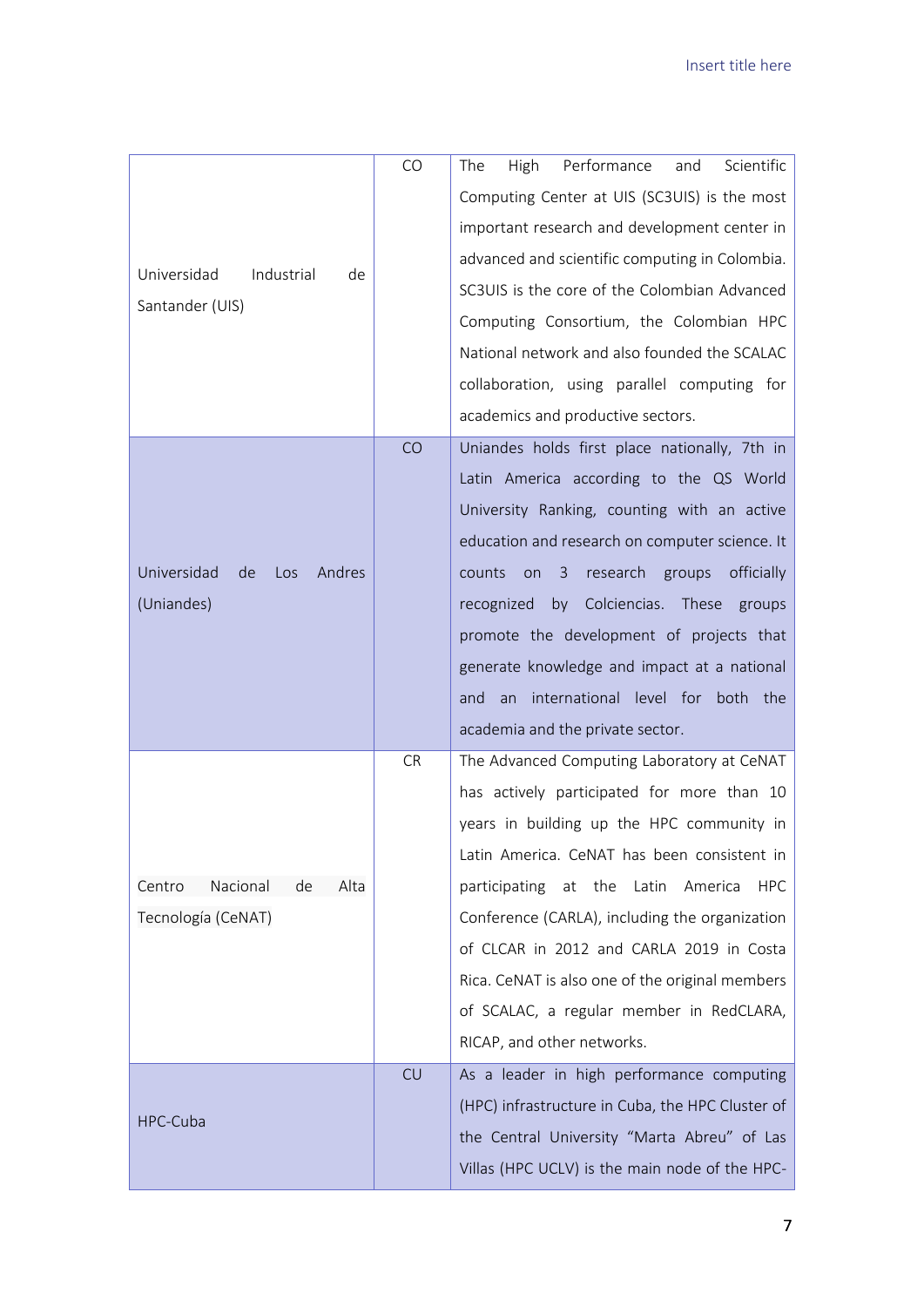|                                                                                            |           | Cuba Network, which is also composed by<br>Universidad<br>de<br>Oriente<br>and<br>Universidad<br>Ciencias Informáticas. HPC-Cuba is promoting<br>the development of HPC in Cuba opening the<br>country to international collaborations in this<br>field.                                                                                                                                                                                                                |
|--------------------------------------------------------------------------------------------|-----------|-------------------------------------------------------------------------------------------------------------------------------------------------------------------------------------------------------------------------------------------------------------------------------------------------------------------------------------------------------------------------------------------------------------------------------------------------------------------------|
| Corporación Ecuatoriana para el<br>Desarrollo de la Investigación y la<br>Academia (CEDIA) | EC        | The National Network of Ecuadorian Research<br>Education<br>promotes<br>and<br>research<br>and<br>innovative projects that link entrepreneurs,<br>students,<br>teachers,<br>professionals,<br>and<br>researchers for the progress of Ecuador. In this<br>regard, it has recently leaded the effort on<br>computer science and is developing a strong<br>activity in exploiting large HPC clusters in the<br>country and tutoring and teaching students on<br>the topic. |
| Investigaciones<br>Centro<br>de<br>V<br>Estudios Avanzados (CINVESTAV)                     | <b>MX</b> | CINVESTAV, through ABACUS the Laboratory<br>Mathematics<br>for<br>Applied<br>High<br>and<br>Performance Computing host's the largest<br>supercomputing facility dedicated to scientific<br>research and technological development in<br>Mexico. CINVESTAV is one of the founders of<br>the SCALAC collaboration and provides its<br>expertise in mathematical modeling, numerical<br>methods and computational parallel algorithms                                      |
| Universidad de la República -<br>National Supercomputing Center<br>(UdelaR)                | UY        | UdelaR is the largest public university in<br>Uruguay and holds the unique public Faculty of<br>Enginnering. Through this institution, UdelaR<br>promotes the development of projects that<br>generate knowledge and impact at a national<br>international level for both the<br>an<br>and<br>academia and the private sector. A special<br>focus is put on HPC by hosting the Centro                                                                                   |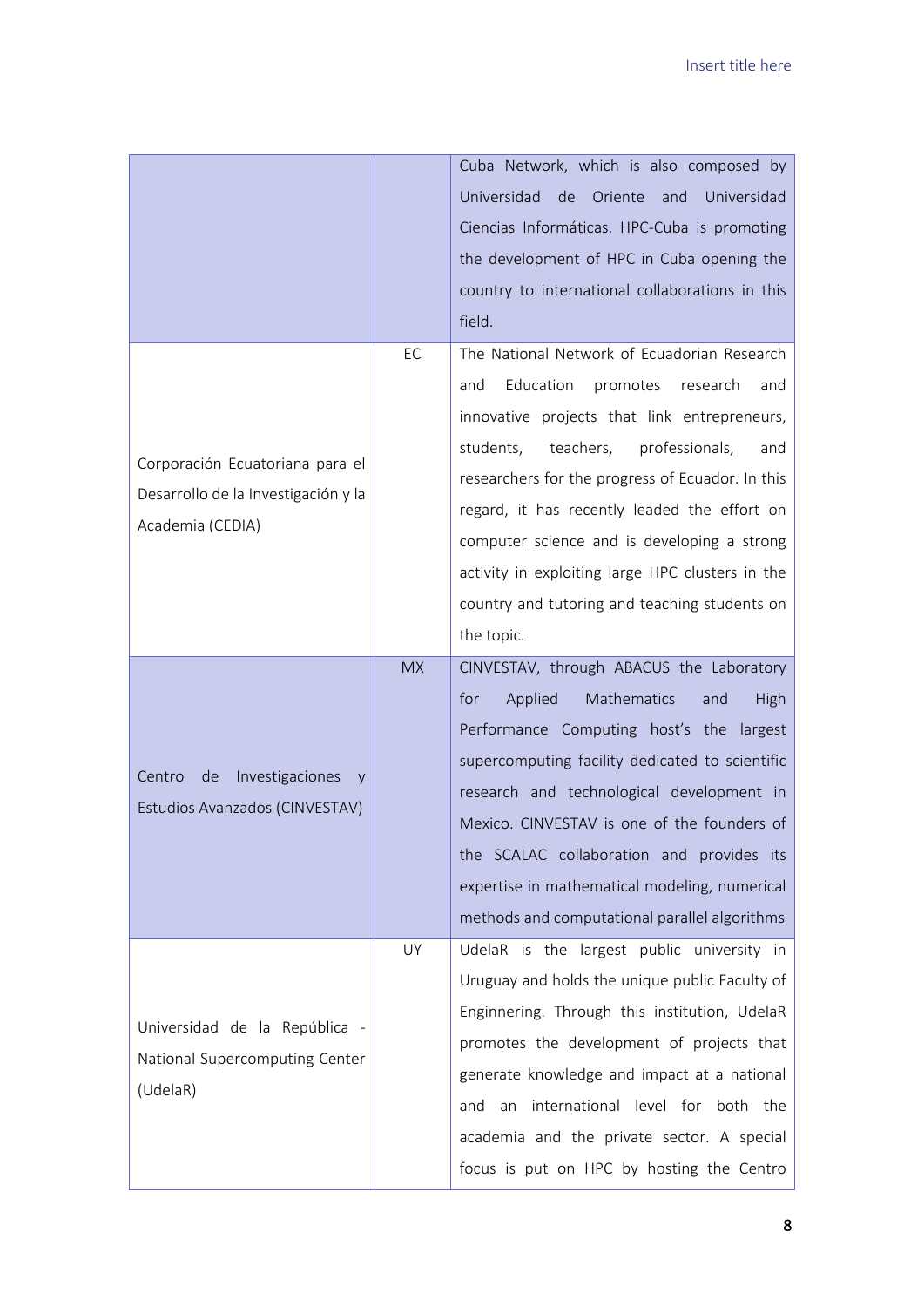|                                       |           | Nacional de Supercomputación (ClusterUY),     |
|---------------------------------------|-----------|-----------------------------------------------|
|                                       |           | which participates in several collaborations. |
|                                       | <b>UY</b> | RedCLARA is recognized as a key player in     |
|                                       |           | strengthening science and technology in Latin |
|                                       |           | America by joining efforts of the region      |
|                                       |           | National Research and Education Networks. It  |
| Consorcio Latinoamericano de          |           | has recently set an advanced service for      |
| Redes Avanzadas (RedCLARA)            |           | advanced computing for the integration of     |
|                                       |           | advanced computational resources and the      |
|                                       |           | development of activities. RedCLARA has a     |
|                                       |           | strong liaison with GEANT and the European    |
|                                       |           | Commission.                                   |
| Industrial partners outside EU and LA |           |                                               |

There are several companies in the private sector that can support the sustainability of the paradigm that RICAP is promoting. Make a list of them would be endless as most of them could be focused as final users of simulation capabilities. In this sense, we mention here those IT manufacturers who have been traditionally collaborating with the academia beyond "simple" provision of machines and services beyond the aforementioned Atos/Bull.

In the area of traditional supercomputation with CPU based on Intel or AMD, Lenovo and HP/CRAY have a close relationship with several academic centres and collaborate with them in many topics.

Regarding accelerators, NVIDIA has a huge program devoted to developments based on GPUs and training activities.

<span id="page-13-0"></span>All of these companies also hold specific programs of accreditation of centres of excellence in HPC, CUDA, etc.

Table 1 – List of identified entities